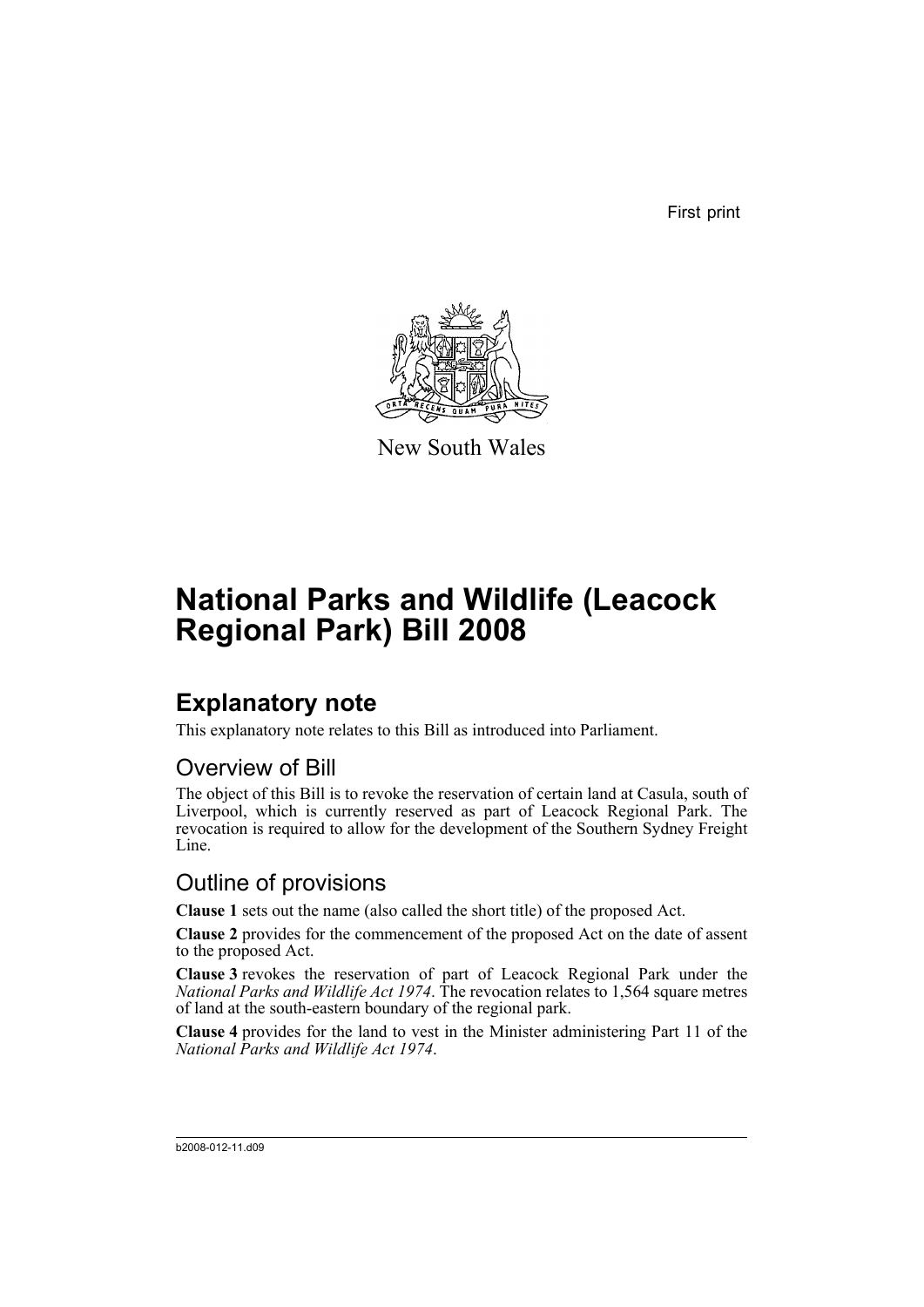National Parks and Wildlife (Leacock Regional Park) Bill 2008

Explanatory note

**Clause 5** ensures that the proposed Act does not operate to extinguish native title rights and interests existing in relation to the land immediately before its vesting under the proposed Act.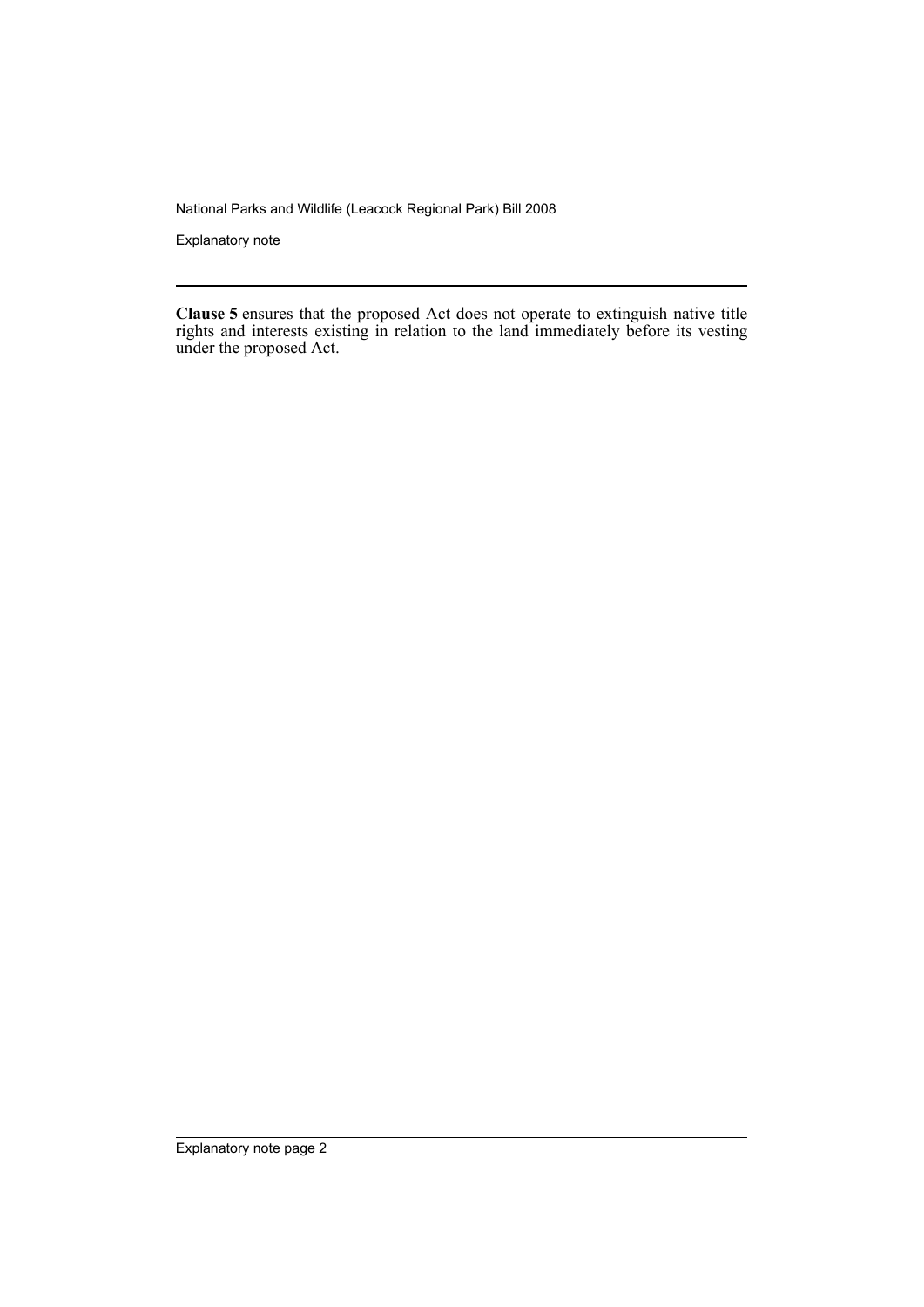First print



New South Wales

# **National Parks and Wildlife (Leacock Regional Park) Bill 2008**

### **Contents**

|   |                                                            | Page           |
|---|------------------------------------------------------------|----------------|
|   | Name of Act                                                |                |
|   | Commencement                                               |                |
| 3 | Revocation of reservation of part of Leacock Regional Park | $\overline{2}$ |
|   | Land to vest in Minister                                   |                |
|   | Saving of native title rights and interests                |                |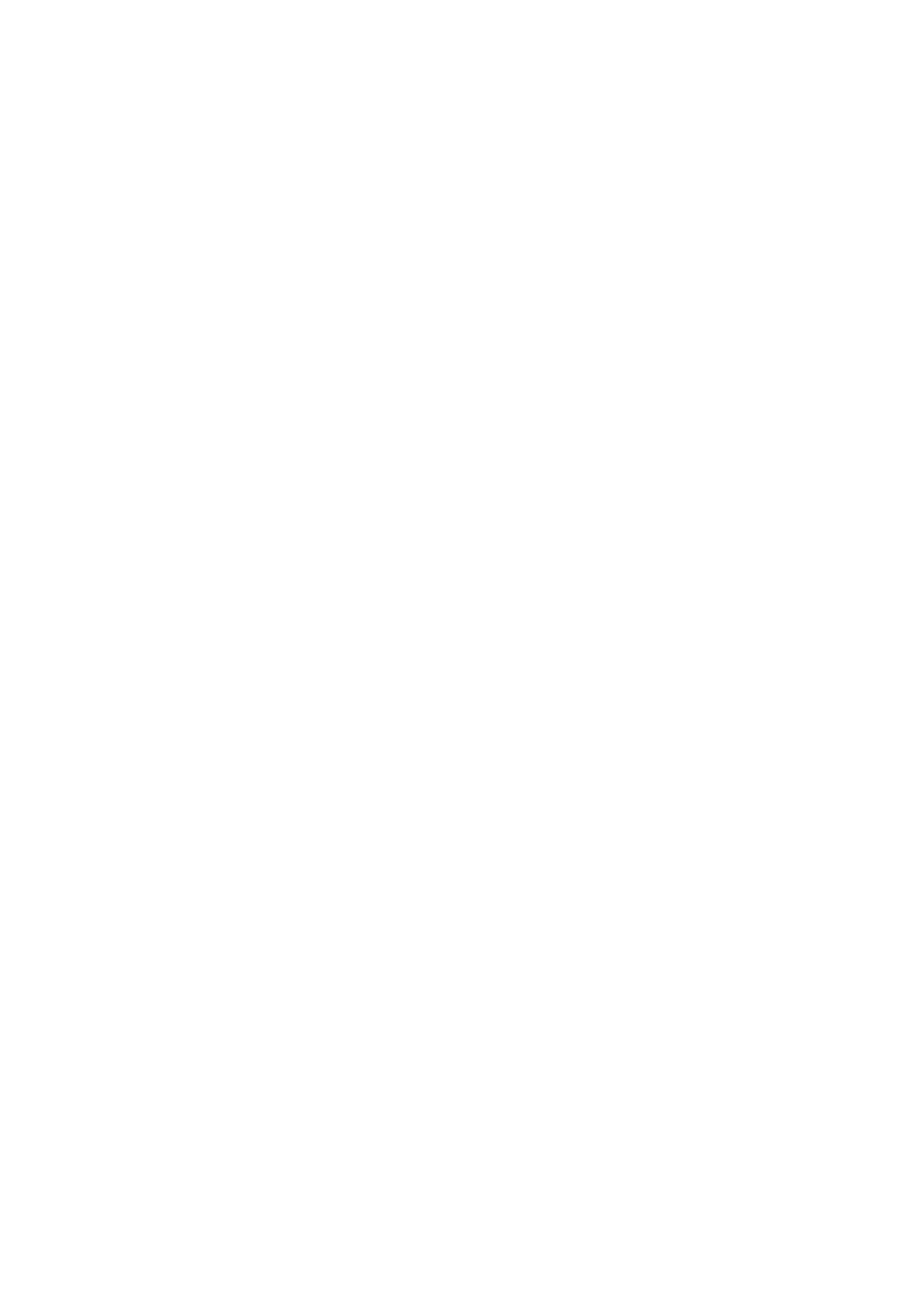

New South Wales

## **National Parks and Wildlife (Leacock Regional Park) Bill 2008**

No , 2008

#### **A Bill for**

An Act to revoke the reservation of certain land currently reserved under the *National Parks and Wildlife Act 1974* as part of Leacock Regional Park; and for other purposes.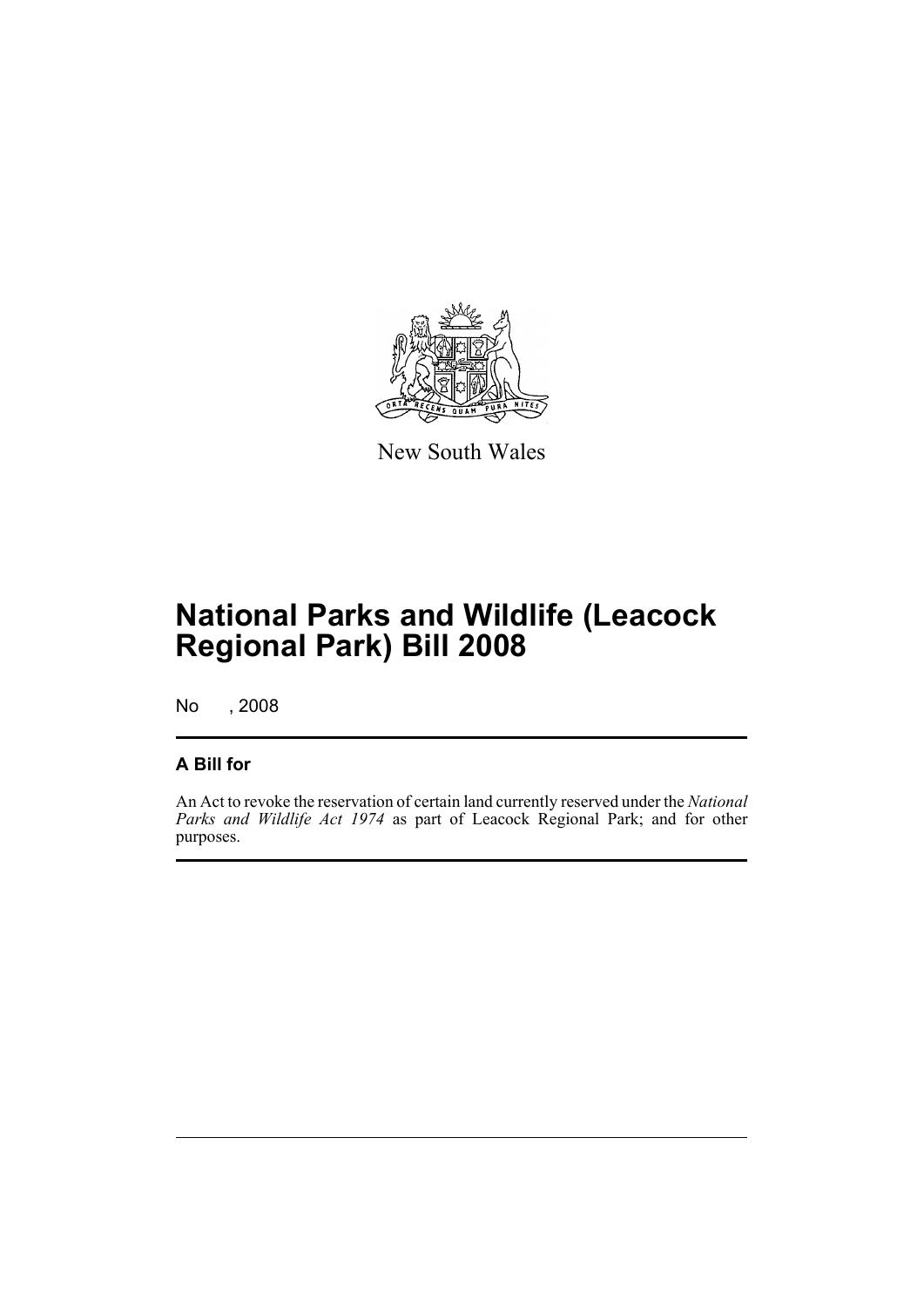<span id="page-5-4"></span><span id="page-5-3"></span><span id="page-5-2"></span><span id="page-5-1"></span><span id="page-5-0"></span>

|              |                                                                                                                                                                                                                                                                                                                                                |                                                                                  | The Legislature of New South Wales enacts:                                                                                                                                                                | 1              |  |  |
|--------------|------------------------------------------------------------------------------------------------------------------------------------------------------------------------------------------------------------------------------------------------------------------------------------------------------------------------------------------------|----------------------------------------------------------------------------------|-----------------------------------------------------------------------------------------------------------------------------------------------------------------------------------------------------------|----------------|--|--|
| 1            | <b>Name of Act</b>                                                                                                                                                                                                                                                                                                                             |                                                                                  | $\overline{2}$                                                                                                                                                                                            |                |  |  |
|              |                                                                                                                                                                                                                                                                                                                                                | This Act is the National Parks and Wildlife (Leacock Regional Park)<br>Act 2008. |                                                                                                                                                                                                           |                |  |  |
| $\mathbf{2}$ |                                                                                                                                                                                                                                                                                                                                                |                                                                                  | <b>Commencement</b>                                                                                                                                                                                       | 5              |  |  |
|              |                                                                                                                                                                                                                                                                                                                                                |                                                                                  | This Act commences on the date of assent to this Act.                                                                                                                                                     | 6              |  |  |
| 3            | Revocation of reservation of part of Leacock Regional Park                                                                                                                                                                                                                                                                                     |                                                                                  |                                                                                                                                                                                                           |                |  |  |
|              | (1)                                                                                                                                                                                                                                                                                                                                            |                                                                                  | The reservation under the <i>National Parks and Wildlife Act 1974</i> of the<br>land to which this section applies as part of a regional park is revoked.                                                 | 8<br>9         |  |  |
|              | (2)                                                                                                                                                                                                                                                                                                                                            |                                                                                  | This section applies to an area of about 1,564 square metres, being Lot 2<br>in DP 1123827, being part of Leacock Regional Park.                                                                          | 10<br>11       |  |  |
|              | (3)                                                                                                                                                                                                                                                                                                                                            |                                                                                  | The revocation effected by this section does not affect anything done or<br>omitted to be done before the commencement of this section.                                                                   | 12<br>13       |  |  |
|              | (4)                                                                                                                                                                                                                                                                                                                                            |                                                                                  | In this section:                                                                                                                                                                                          | 14             |  |  |
|              | <b>Leacock Regional Park</b> means an area of about 34.3 hectares, being the<br>land reserved as Leacock Regional Park by notices published in the<br>following:                                                                                                                                                                               |                                                                                  |                                                                                                                                                                                                           |                |  |  |
|              |                                                                                                                                                                                                                                                                                                                                                | (a)                                                                              | Gazette No 97 of 5 September 1997 at page 7850,                                                                                                                                                           | 18             |  |  |
|              |                                                                                                                                                                                                                                                                                                                                                | (b)                                                                              | Gazette No 156 of 12 October 2001 at page 8586.                                                                                                                                                           | 19             |  |  |
| 4            | <b>Land to vest in Minister</b>                                                                                                                                                                                                                                                                                                                |                                                                                  |                                                                                                                                                                                                           |                |  |  |
|              | On the revocation under section 3 of the reservation as part of a regional<br>park of land to which section 3 applies, that land vests in the Minister<br>administering Part 11 of the National Parks and Wildlife Act 1974 on<br>behalf of the Crown for the purposes of that Part for an estate in fee<br>simple, freed and discharged from: |                                                                                  |                                                                                                                                                                                                           |                |  |  |
|              |                                                                                                                                                                                                                                                                                                                                                | (a)                                                                              | all trusts, obligations, estates, interests, rights of way or other<br>easements, and                                                                                                                     | 26<br>27       |  |  |
|              |                                                                                                                                                                                                                                                                                                                                                | (b)                                                                              | any dedication, reservation, Crown grant or vesting to which the<br>land was subject, and any such dedication, reservation, grant or<br>vesting is revoked.                                               | 28<br>29<br>30 |  |  |
| 5            | Saving of native title rights and interests                                                                                                                                                                                                                                                                                                    |                                                                                  |                                                                                                                                                                                                           |                |  |  |
|              | (1)                                                                                                                                                                                                                                                                                                                                            |                                                                                  | This Act does not operate to extinguish any native title rights and<br>interests existing in relation to the land to which section $\overline{3}$ applies<br>immediately before its vesting by section 4. | 32<br>33<br>34 |  |  |